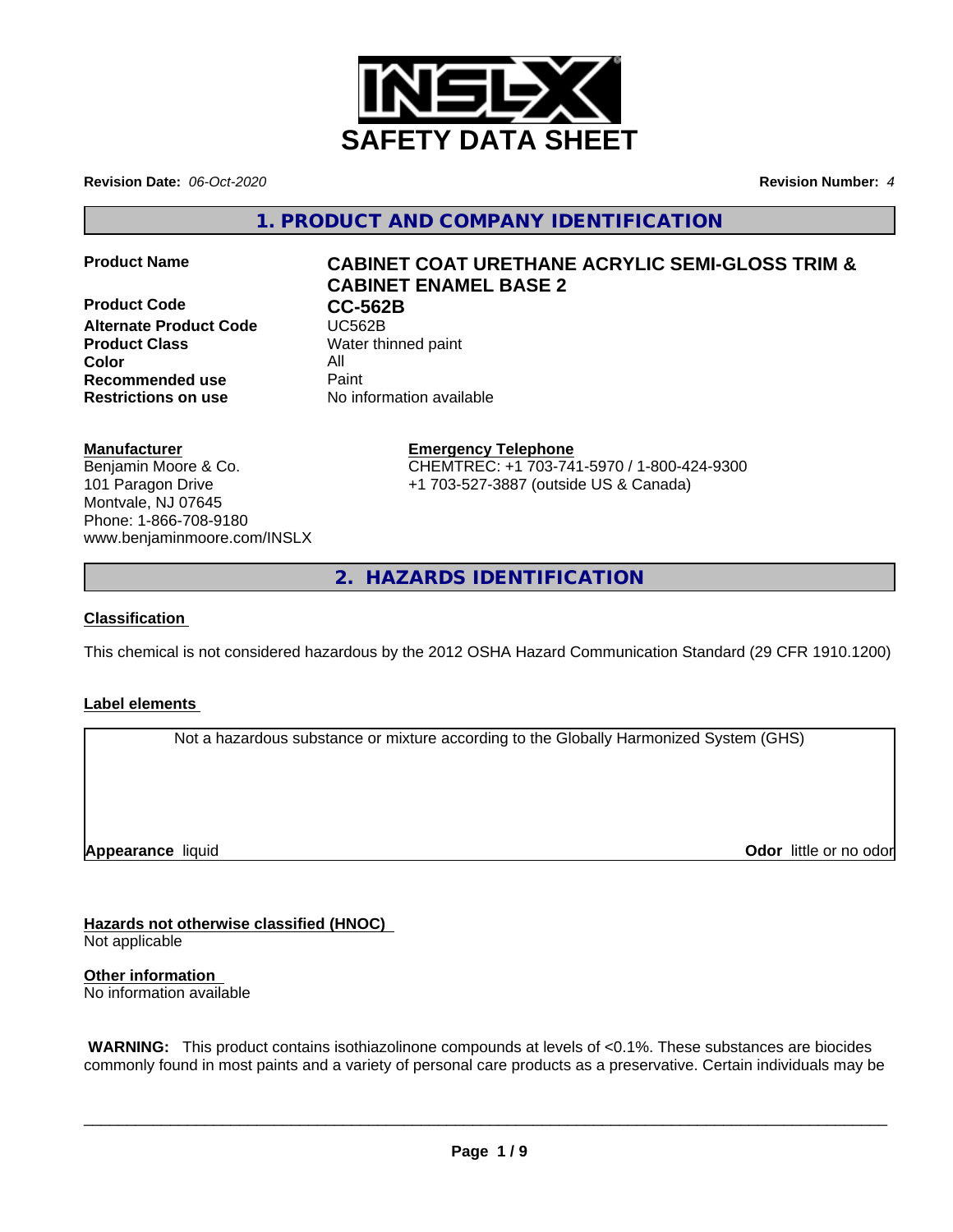sensitive or allergic to these substances, even at low levels.

# **3. COMPOSITION INFORMATION ON COMPONENTS**

| <b>Chemical name</b>    | <b>CAS No.</b>     | Weight-%       |
|-------------------------|--------------------|----------------|
| Titanium u<br>ı dioxide | 13463-67-7<br>-    | 1 <sub>0</sub> |
| Kaolin                  | 1332-58-7          | --             |
| Ammonia                 | -<br>$7664 - 41 -$ | - U.S<br>υ. ι  |

|                                                  | 4. FIRST AID MEASURES                                                                                    |
|--------------------------------------------------|----------------------------------------------------------------------------------------------------------|
| <b>General Advice</b>                            | No hazards which require special first aid measures.                                                     |
| <b>Eye Contact</b>                               | Rinse thoroughly with plenty of water for at least 15 minutes and consult a<br>physician.                |
| <b>Skin Contact</b>                              | Wash off immediately with soap and plenty of water while removing all<br>contaminated clothes and shoes. |
| <b>Inhalation</b>                                | Move to fresh air. If symptoms persist, call a physician.                                                |
| Ingestion                                        | Clean mouth with water and afterwards drink plenty of water. Consult a physician<br>if necessary.        |
| <b>Most Important</b><br><b>Symptoms/Effects</b> | None known.                                                                                              |
| <b>Notes To Physician</b>                        | Treat symptomatically.                                                                                   |
|                                                  |                                                                                                          |

**5. FIRE-FIGHTING MEASURES**

| <b>Suitable Extinguishing Media</b>                                              | Use extinguishing measures that are appropriate to local<br>circumstances and the surrounding environment.                                   |
|----------------------------------------------------------------------------------|----------------------------------------------------------------------------------------------------------------------------------------------|
| Protective equipment and precautions for firefighters                            | As in any fire, wear self-contained breathing apparatus<br>pressure-demand, MSHA/NIOSH (approved or equivalent)<br>and full protective gear. |
| <b>Specific Hazards Arising From The Chemical</b>                                | Closed containers may rupture if exposed to fire or<br>extreme heat.                                                                         |
| Sensitivity to mechanical impact                                                 | No.                                                                                                                                          |
| Sensitivity to static discharge                                                  | No.                                                                                                                                          |
| <b>Flash Point Data</b><br>Flash point (°F)<br>Flash Point (°C)<br><b>Method</b> | Not applicable<br>Not applicable<br>Not applicable                                                                                           |
| <b>Flammability Limits In Air</b>                                                |                                                                                                                                              |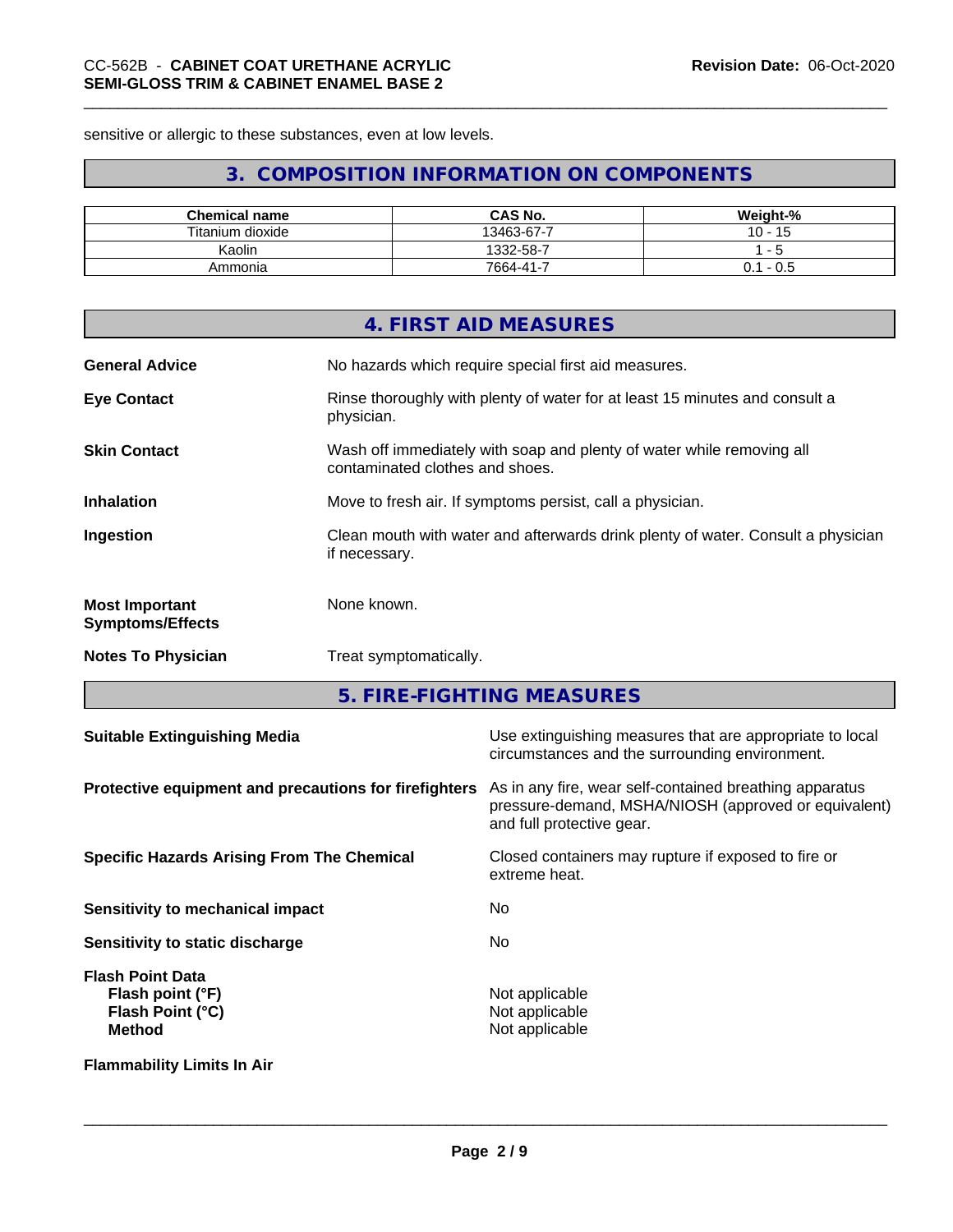#### **Lower flammability limit:**<br> **Upper flammability limit:**<br>
Upper flammability limit:<br>
Not applicable **Upper flammability limit:**

**NFPA Health:** 1 **Flammability:** 0 **Instability:** 0 **Special:** Not Applicable

# **NFPA Legend**

- 0 Not Hazardous
- 1 Slightly
- 2 Moderate
- 3 High
- 4 Severe

*The ratings assigned are only suggested ratings, the contractor/employer has ultimate responsibilities for NFPA ratings where this system is used.*

*Additional information regarding the NFPA rating system is available from the National Fire Protection Agency (NFPA) at www.nfpa.org.*

# **6. ACCIDENTAL RELEASE MEASURES**

| <b>Personal Precautions</b>      | Avoid contact with skin, eyes and clothing. Ensure adequate ventilation.                                                                                                         |
|----------------------------------|----------------------------------------------------------------------------------------------------------------------------------------------------------------------------------|
| <b>Other Information</b>         | Prevent further leakage or spillage if safe to do so.                                                                                                                            |
| <b>Environmental precautions</b> | See Section 12 for additional Ecological Information.                                                                                                                            |
| <b>Methods for Cleaning Up</b>   | Soak up with inert absorbent material. Sweep up and shovel into suitable<br>containers for disposal.                                                                             |
|                                  | 7. HANDLING AND STORAGE                                                                                                                                                          |
| Handling                         | Avoid contact with skin, eyes and clothing. Avoid breathing vapors, spray mists or<br>sanding dust. In case of insufficient ventilation, wear suitable respiratory<br>equipment. |
| <b>Storage</b>                   | Keep container tightly closed. Keep out of the reach of children.                                                                                                                |
| <b>Incompatible Materials</b>    | No information available                                                                                                                                                         |

# **8. EXPOSURE CONTROLS/PERSONAL PROTECTION**

#### **Exposure Limits**

| <b>Chemical name</b> | <b>ACGIH TLV</b>                           | <b>OSHA PEL</b>            |
|----------------------|--------------------------------------------|----------------------------|
| Titanium dioxide     | TWA: $10 \text{ mg/m}^3$                   | 15 mg/m $3$ - TWA          |
| Kaolin               | TWA: $2 \text{ mg/m}^3$ particulate matter | 15 mg/m <sup>3</sup> - TWA |
|                      | containing no asbestos and <1%             | $5 \text{ mg/m}^3$ - TWA   |
|                      | crystalline silica, respirable particulate |                            |
|                      | matter                                     |                            |
| Ammonia              | STEL: 35 ppm                               | 50 ppm - TWA               |
|                      | TWA: 25 ppm                                | 35 mg/m <sup>3</sup> - TWA |

#### **Legend**

ACGIH - American Conference of Governmental Industrial Hygienists Exposure Limits OSHA - Occupational Safety & Health Administration Exposure Limits N/E - Not Established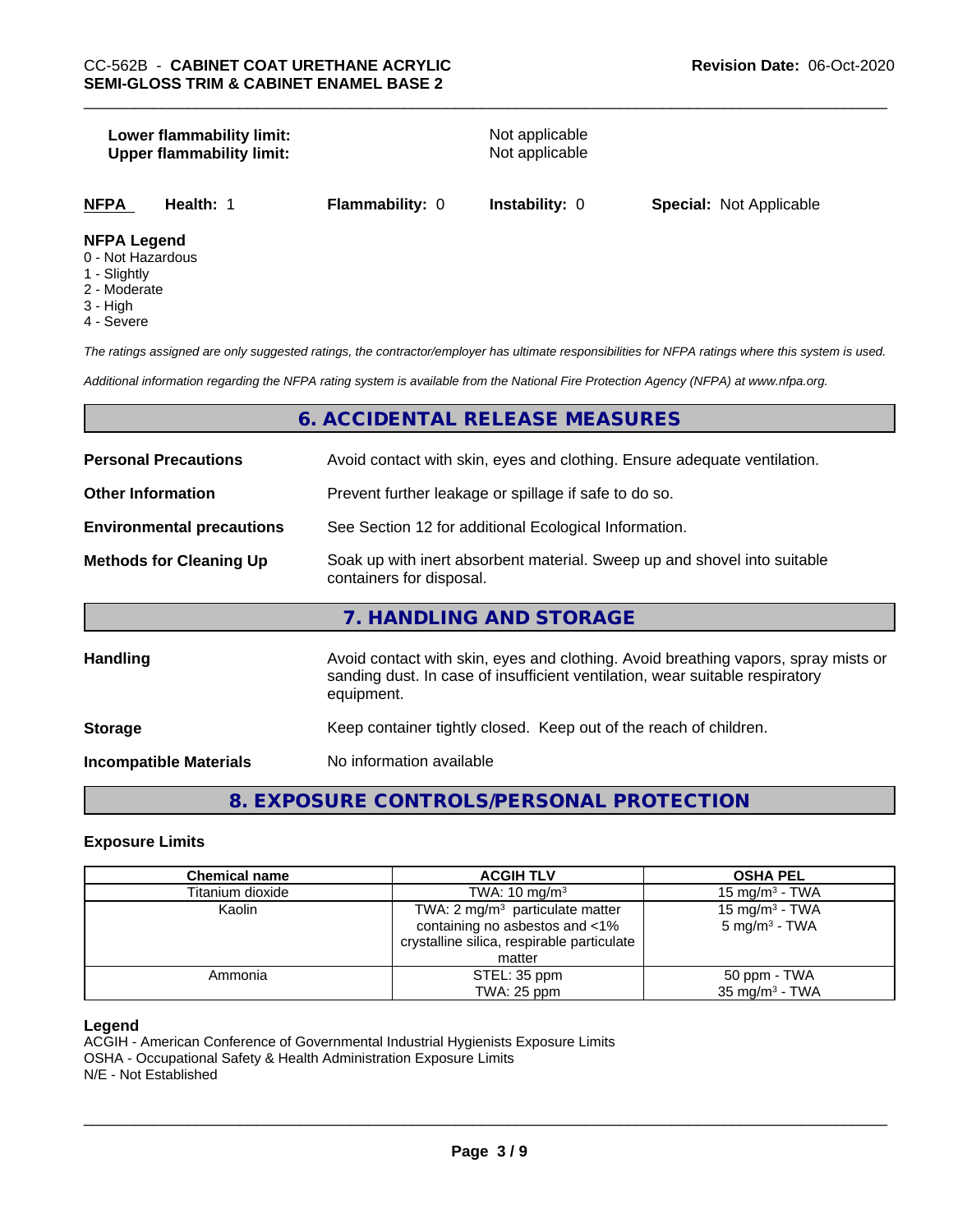| <b>Engineering Measures</b>          | Ensure adequate ventilation, especially in confined areas.               |  |
|--------------------------------------|--------------------------------------------------------------------------|--|
| <b>Personal Protective Equipment</b> |                                                                          |  |
| <b>Eye/Face Protection</b>           | Safety glasses with side-shields.                                        |  |
| <b>Skin Protection</b>               | Protective gloves and impervious clothing.                               |  |
| <b>Respiratory Protection</b>        | In case of insufficient ventilation wear suitable respiratory equipment. |  |
| <b>Hygiene Measures</b>              | Avoid contact with skin, eyes and clothing. Remove and wash contaminated |  |

clothing before re-use. Wash thoroughly after handling.

# **9. PHYSICAL AND CHEMICAL PROPERTIES**

| Appearance                            | liquid                   |
|---------------------------------------|--------------------------|
| Odor                                  | little or no odor        |
| <b>Odor Threshold</b>                 | No information available |
| Density (Ibs/gal)                     | $9.5 - 9.9$              |
| <b>Specific Gravity</b>               | $1.13 - 1.18$            |
| рH                                    | No information available |
| <b>Viscosity (cps)</b>                | No information available |
| Solubility(ies)                       | No information available |
| <b>Water solubility</b>               | No information available |
| <b>Evaporation Rate</b>               | No information available |
| Vapor pressure                        | No information available |
| <b>Vapor density</b>                  | No information available |
| Wt. % Solids                          | $40 - 50$                |
| <b>Vol. % Solids</b>                  | $30 - 40$                |
| Wt. % Volatiles                       | $50 - 60$                |
| Vol. % Volatiles                      | $60 - 70$                |
| <b>VOC Regulatory Limit (g/L)</b>     | < 50                     |
| <b>Boiling Point (°F)</b>             | 212                      |
| <b>Boiling Point (°C)</b>             | 100                      |
| Freezing point (°F)                   | 32                       |
| <b>Freezing Point (°C)</b>            | 0                        |
| Flash point (°F)                      | Not applicable           |
| Flash Point (°C)                      | Not applicable           |
| <b>Method</b>                         | Not applicable           |
| <b>Flammability (solid, gas)</b>      | Not applicable           |
| <b>Upper flammability limit:</b>      | Not applicable           |
| Lower flammability limit:             | Not applicable           |
| <b>Autoignition Temperature (°F)</b>  | No information available |
| <b>Autoignition Temperature (°C)</b>  | No information available |
| <b>Decomposition Temperature (°F)</b> | No information available |
| Decomposition Temperature (°C)        | No information available |
| <b>Partition coefficient</b>          | No information available |

# **10. STABILITY AND REACTIVITY**

**Reactivity Not Applicable** Not Applicable

**Chemical Stability Chemical Stability** Stable under normal conditions.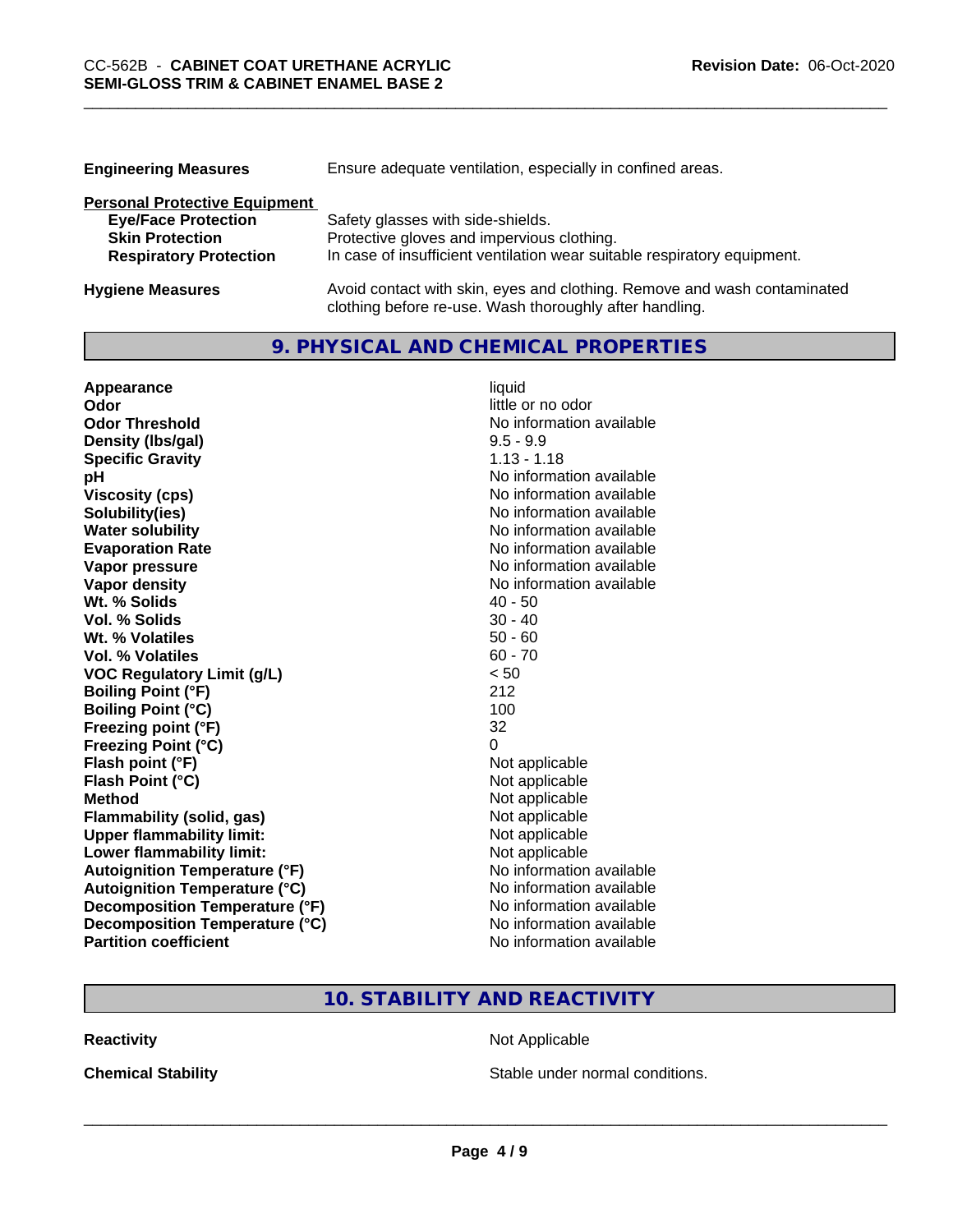| <b>Conditions to avoid</b>                                                                                                                                                                                                                                                                                                                                                     | Prevent from freezing.                                                                                                                                                                                                                                                                                                                                                                                                                                                                                                                                                           |                                          |                 |  |
|--------------------------------------------------------------------------------------------------------------------------------------------------------------------------------------------------------------------------------------------------------------------------------------------------------------------------------------------------------------------------------|----------------------------------------------------------------------------------------------------------------------------------------------------------------------------------------------------------------------------------------------------------------------------------------------------------------------------------------------------------------------------------------------------------------------------------------------------------------------------------------------------------------------------------------------------------------------------------|------------------------------------------|-----------------|--|
| <b>Incompatible Materials</b>                                                                                                                                                                                                                                                                                                                                                  |                                                                                                                                                                                                                                                                                                                                                                                                                                                                                                                                                                                  | No materials to be especially mentioned. |                 |  |
| <b>Hazardous Decomposition Products</b><br>Possibility of hazardous reactions                                                                                                                                                                                                                                                                                                  |                                                                                                                                                                                                                                                                                                                                                                                                                                                                                                                                                                                  | None under normal use.                   |                 |  |
|                                                                                                                                                                                                                                                                                                                                                                                |                                                                                                                                                                                                                                                                                                                                                                                                                                                                                                                                                                                  | None under normal conditions of use.     |                 |  |
|                                                                                                                                                                                                                                                                                                                                                                                |                                                                                                                                                                                                                                                                                                                                                                                                                                                                                                                                                                                  | 11. TOXICOLOGICAL INFORMATION            |                 |  |
| <b>Product Information</b>                                                                                                                                                                                                                                                                                                                                                     |                                                                                                                                                                                                                                                                                                                                                                                                                                                                                                                                                                                  |                                          |                 |  |
| Information on likely routes of exposure                                                                                                                                                                                                                                                                                                                                       |                                                                                                                                                                                                                                                                                                                                                                                                                                                                                                                                                                                  |                                          |                 |  |
| <b>Principal Routes of Exposure</b>                                                                                                                                                                                                                                                                                                                                            | Eye contact, skin contact and inhalation.                                                                                                                                                                                                                                                                                                                                                                                                                                                                                                                                        |                                          |                 |  |
| <b>Acute Toxicity</b>                                                                                                                                                                                                                                                                                                                                                          |                                                                                                                                                                                                                                                                                                                                                                                                                                                                                                                                                                                  |                                          |                 |  |
| <b>Product Information</b>                                                                                                                                                                                                                                                                                                                                                     | No information available                                                                                                                                                                                                                                                                                                                                                                                                                                                                                                                                                         |                                          |                 |  |
| Symptoms related to the physical, chemical and toxicological characteristics                                                                                                                                                                                                                                                                                                   |                                                                                                                                                                                                                                                                                                                                                                                                                                                                                                                                                                                  |                                          |                 |  |
| <b>Symptoms</b>                                                                                                                                                                                                                                                                                                                                                                | No information available                                                                                                                                                                                                                                                                                                                                                                                                                                                                                                                                                         |                                          |                 |  |
| Delayed and immediate effects as well as chronic effects from short and long-term exposure                                                                                                                                                                                                                                                                                     |                                                                                                                                                                                                                                                                                                                                                                                                                                                                                                                                                                                  |                                          |                 |  |
| Eye contact<br><b>Skin contact</b><br><b>Inhalation</b><br>Ingestion<br><b>Sensitization</b><br><b>Neurological Effects</b><br><b>Mutagenic Effects</b><br><b>Reproductive Effects</b><br><b>Developmental Effects</b><br><b>Target organ effects</b><br><b>STOT - single exposure</b><br><b>STOT - repeated exposure</b><br>Other adverse effects<br><b>Aspiration Hazard</b> | May cause slight irritation.<br>Substance may cause slight skin irritation. Prolonged or repeated contact may dry<br>skin and cause irritation.<br>May cause irritation of respiratory tract.<br>Ingestion may cause gastrointestinal irritation, nausea, vomiting and diarrhea.<br>No information available<br>No information available.<br>No information available.<br>No information available.<br>No information available.<br>No information available.<br>No information available.<br>No information available.<br>No information available.<br>No information available |                                          |                 |  |
| <b>Numerical measures of toxicity</b>                                                                                                                                                                                                                                                                                                                                          |                                                                                                                                                                                                                                                                                                                                                                                                                                                                                                                                                                                  |                                          |                 |  |
| The following values are calculated based on chapter 3.1 of the GHS document                                                                                                                                                                                                                                                                                                   |                                                                                                                                                                                                                                                                                                                                                                                                                                                                                                                                                                                  |                                          |                 |  |
| <b>ATEmix (oral)</b><br><b>ATEmix (inhalation-dust/mist)</b>                                                                                                                                                                                                                                                                                                                   | 92779 mg/kg<br>285.2 mg/L                                                                                                                                                                                                                                                                                                                                                                                                                                                                                                                                                        |                                          |                 |  |
| <b>Component Information</b>                                                                                                                                                                                                                                                                                                                                                   |                                                                                                                                                                                                                                                                                                                                                                                                                                                                                                                                                                                  |                                          |                 |  |
| Chemical name                                                                                                                                                                                                                                                                                                                                                                  | Oral LD50                                                                                                                                                                                                                                                                                                                                                                                                                                                                                                                                                                        | Dermal LD50                              | Inhalation LC50 |  |
| Titanium dioxide<br>13463-67-7                                                                                                                                                                                                                                                                                                                                                 | > 10000 mg/kg (Rat)                                                                                                                                                                                                                                                                                                                                                                                                                                                                                                                                                              |                                          |                 |  |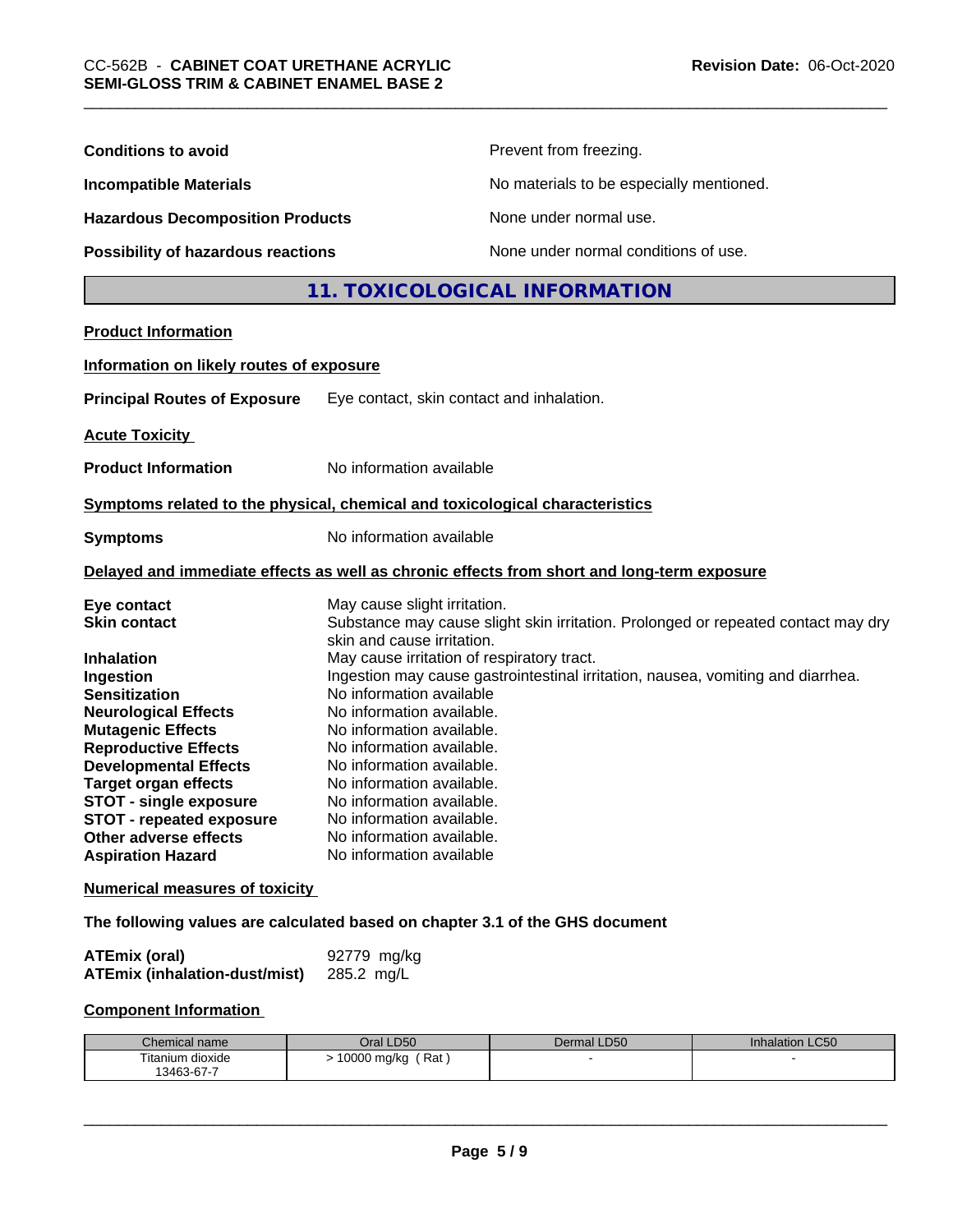| Kaolin<br>1332-58-7  | 5000 mg/kg (Rat)    | > 5000 mg/kg (Rat) |                        |
|----------------------|---------------------|--------------------|------------------------|
| Ammonia<br>7664-41-7 | $=$ 350 mg/kg (Rat) |                    | $= 2000$ ppm (Rat) 4 h |

### **Chronic Toxicity**

#### **Carcinogenicity**

*The information below indicateswhether each agency has listed any ingredient as a carcinogen:.*

| <b>Chemical name</b>             | <b>IARC</b>          | <b>NTP</b> | OSHA   |
|----------------------------------|----------------------|------------|--------|
|                                  | Possible Human<br>2B |            | Listed |
| $\mathbf{r}$<br>Fitanium dioxide | Carcinogen           |            |        |

• Although IARC has classified titanium dioxide as possibly carcinogenic to humans (2B), their summary concludes: "No significant exposure to titanium dioxide is thought to occur during the use of products in which titanium dioxide is bound to other materials, such as paint."

#### **Legend**

IARC - International Agency for Research on Cancer NTP - National Toxicity Program OSHA - Occupational Safety & Health Administration

**12. ECOLOGICAL INFORMATION**

# **Ecotoxicity Effects**

The environmental impact of this product has not been fully investigated.

# **Product Information**

#### **Acute Toxicity to Fish**

No information available

#### **Acute Toxicity to Aquatic Invertebrates**

No information available

# **Acute Toxicity to Aquatic Plants**

No information available

# **Persistence / Degradability**

No information available.

# **Bioaccumulation**

There is no data for this product.

# **Mobility in Environmental Media**

No information available.

#### **Ozone**

No information available

# **Component Information**

# **Acute Toxicity to Fish**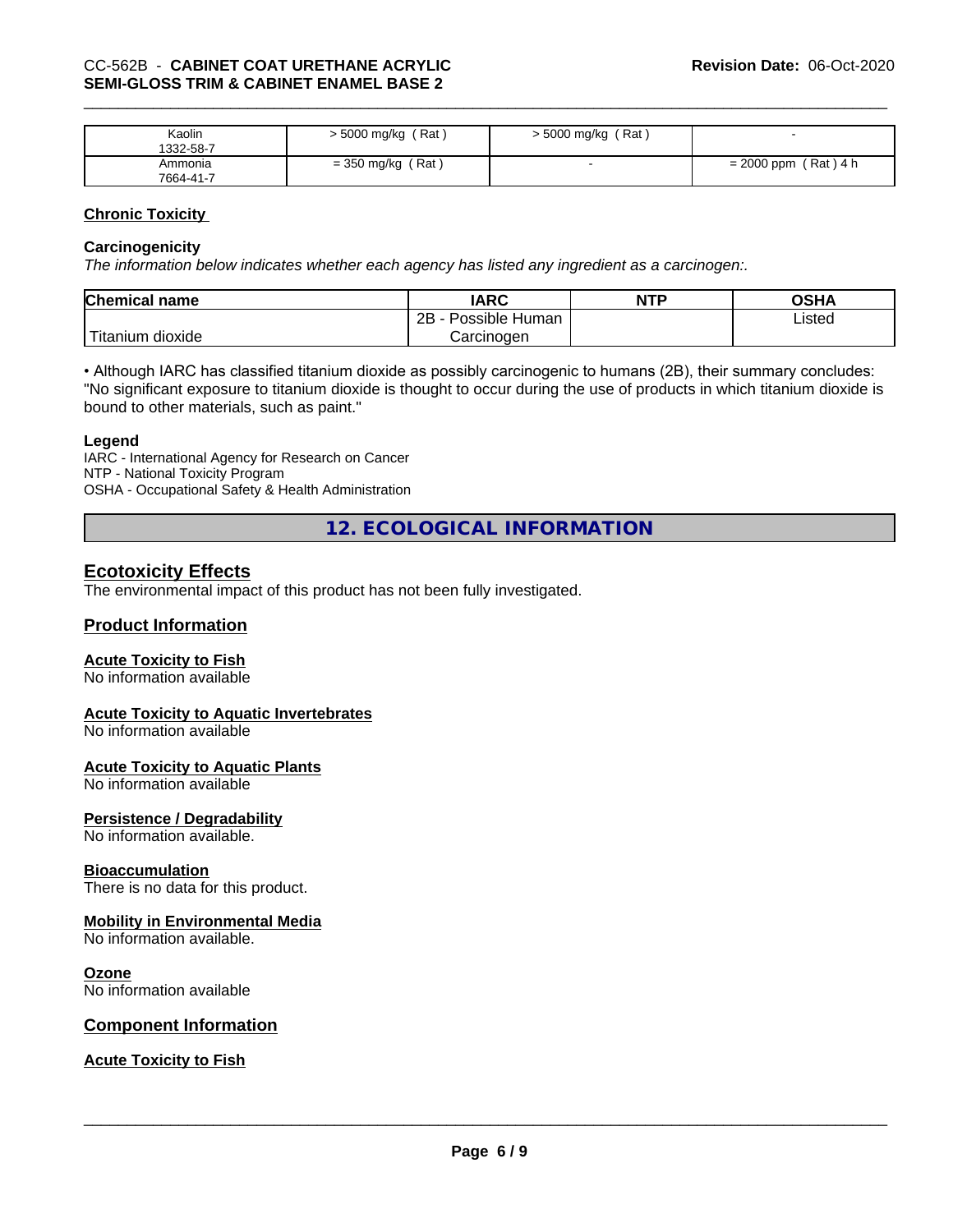#### Titanium dioxide

 $LC50:$  > 1000 mg/L (Fathead Minnow - 96 hr.)

### **Acute Toxicity to Aquatic Invertebrates**

No information available

#### **Acute Toxicity to Aquatic Plants**

No information available

|                              | 13. DISPOSAL CONSIDERATIONS                                                                                                                                                                                               |
|------------------------------|---------------------------------------------------------------------------------------------------------------------------------------------------------------------------------------------------------------------------|
| <b>Waste Disposal Method</b> | Dispose of in accordance with federal, state, and local regulations. Local<br>requirements may vary, consult your sanitation department or state-designated<br>environmental protection agency for more disposal options. |
|                              | 14. TRANSPORT INFORMATION                                                                                                                                                                                                 |
| <b>DOT</b>                   | Not regulated                                                                                                                                                                                                             |
| <b>ICAO / IATA</b>           | Not regulated                                                                                                                                                                                                             |
| <b>IMDG / IMO</b>            | Not regulated                                                                                                                                                                                                             |
|                              | <b>15. REGULATORY INFORMATION</b>                                                                                                                                                                                         |
|                              |                                                                                                                                                                                                                           |

# **International Inventories**

| <b>TSCA: United States</b> | Yes - All components are listed or exempt. |
|----------------------------|--------------------------------------------|
| <b>DSL: Canada</b>         | Yes - All components are listed or exempt. |

# **Federal Regulations**

#### **SARA 311/312 hazardous categorization**

| Acute health hazard               | Nο |  |
|-----------------------------------|----|--|
| Chronic Health Hazard             | Nο |  |
| Fire hazard                       | N٥ |  |
| Sudden release of pressure hazard | Nο |  |
| Reactive Hazard                   | Nο |  |

#### **SARA 313**

Section 313 of Title III of the Superfund Amendments and Reauthorization Act of 1986 (SARA). This product contains a chemical or chemicals which are subject to the reporting requirements of the Act and Title 40 of the Code of Federal Regulations, Part 372:

*None*

#### **Clean Air Act,Section 112 Hazardous Air Pollutants (HAPs) (see 40 CFR 61)**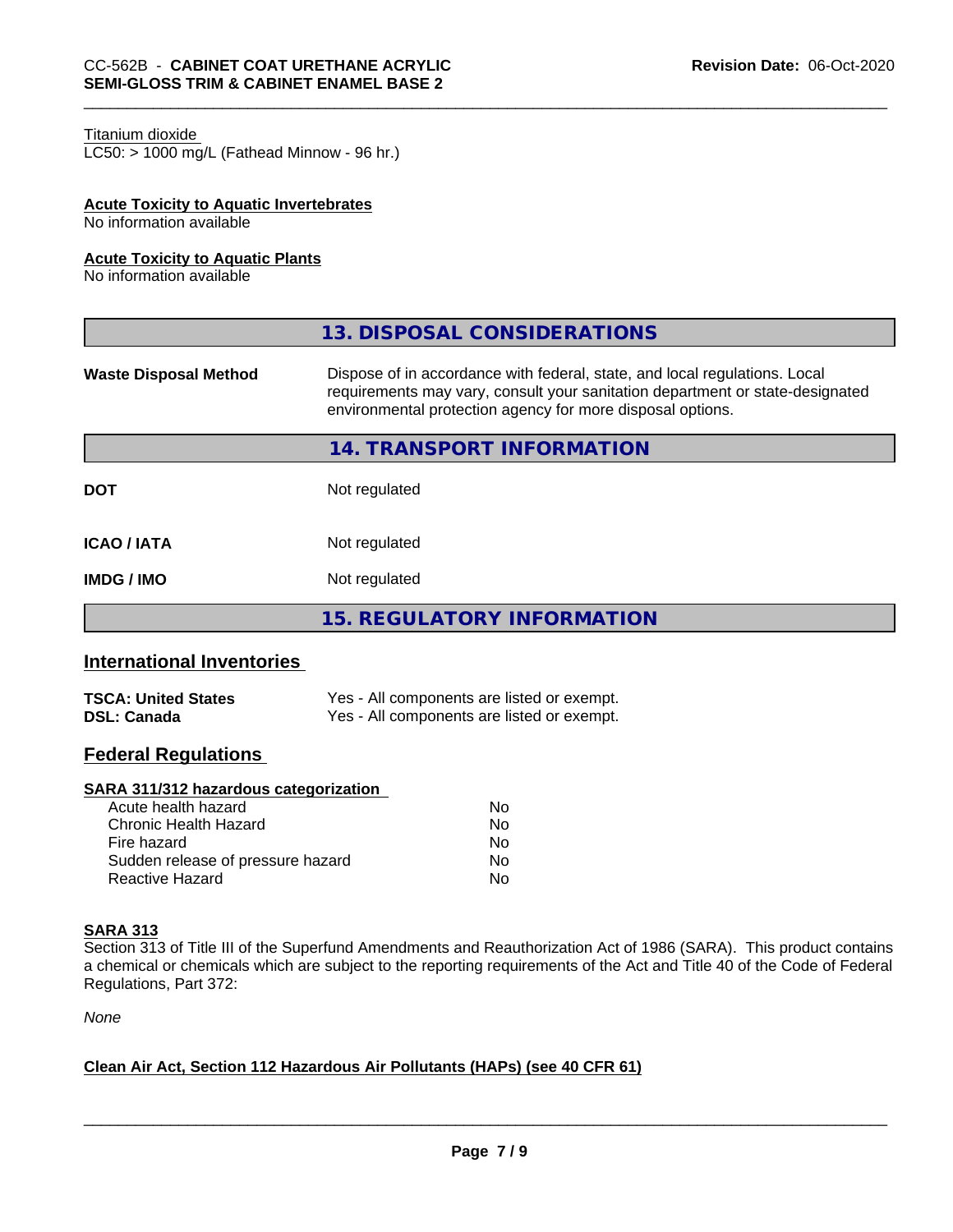This product contains the following HAPs:

*None*

# **US State Regulations**

### **California Proposition 65**

**AN** WARNING: Cancer and Reproductive Harm– www.P65warnings.ca.gov

### **State Right-to-Know**

| <b>Chemica</b><br>name<br>теппсаг  | IVIC<br>uscus | <b>Jersev</b><br><b>Nev</b> | าทรงIvania |
|------------------------------------|---------------|-----------------------------|------------|
| .<br>--<br>dioxide<br>ιm<br>itanii |               |                             |            |
| .<br>Kaolin                        |               |                             |            |

#### **Legend**

X - Listed

# **16. OTHER INFORMATION**

| HMIS | Health: 1 | <b>Flammability: 0</b> | <b>Reactivity: 0 PPE: -</b> |  |  |
|------|-----------|------------------------|-----------------------------|--|--|
|------|-----------|------------------------|-----------------------------|--|--|

### **HMIS Legend**

- 0 Minimal Hazard
- 1 Slight Hazard
- 2 Moderate Hazard
- 3 Serious Hazard
- 4 Severe Hazard
- \* Chronic Hazard
- X Consult your supervisor or S.O.P. for "Special" handling instructions.

*Note: The PPE rating has intentionally been left blank. Choose appropriate PPE that will protect employees from the hazards the material will present under the actual normal conditions of use.*

*Caution: HMISÒ ratings are based on a 0-4 rating scale, with 0 representing minimal hazards or risks, and 4 representing significant hazards or risks. Although HMISÒ ratings are not required on MSDSs under 29 CFR 1910.1200, the preparer, has chosen to provide them. HMISÒ ratings are to be used only in conjunction with a fully implemented HMISÒ program by workers who have received appropriate HMISÒ training. HMISÒ is a registered trade and service mark of the NPCA. HMISÒ materials may be purchased exclusively from J. J. Keller (800) 327-6868.*

 **WARNING!** If you scrape, sand, or remove old paint, you may release lead dust. LEAD IS TOXIC. EXPOSURE TO LEAD DUST CAN CAUSE SERIOUS ILLNESS, SUCH AS BRAIN DAMAGE, ESPECIALLY IN CHILDREN. PREGNANT WOMEN SHOULD ALSO AVOID EXPOSURE.Wear a NIOSH approved respirator to control lead exposure. Clean up carefully with a HEPA vacuum and a wet mop. Before you start, find out how to protect yourself and your family by contacting the National Lead Information Hotline at 1-800-424-LEAD or log on to www.epa.gov/lead.

**Prepared By** Product Stewardship Department Benjamin Moore & Co. 101 Paragon Drive Montvale, NJ 07645